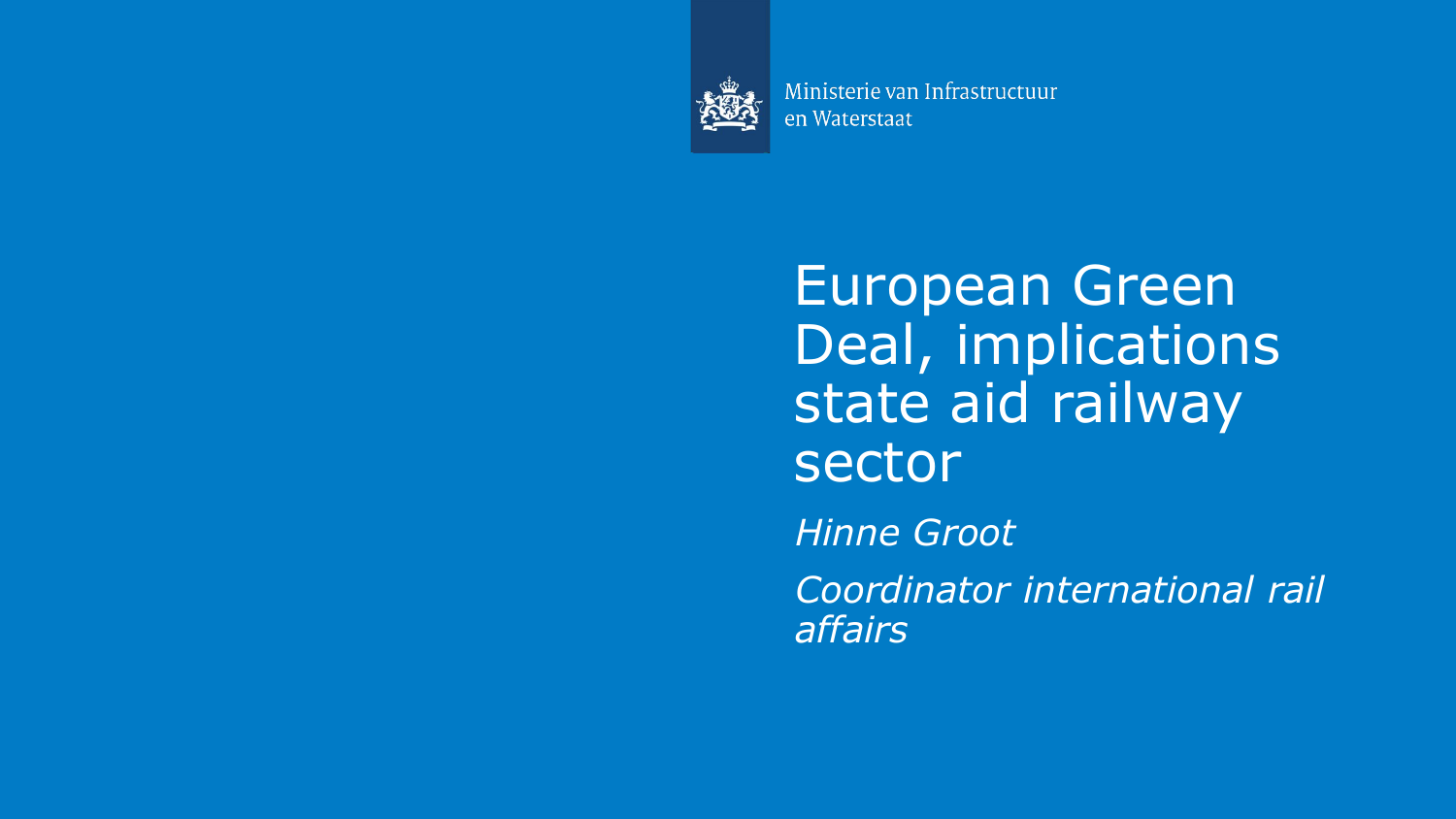

# EU Green Deal and rail freight

*Facilitate modal shift to rail freight and barge*

Growth of (international) rail freight is hindered / slowed down by:

- Historic nationally organised networks, hence interoperability issues;
- Lack of infrastructure capacity and reliability

Common work to improve framework conditions:

- Rotterdam 2016 / Vienna 2018 / Berlin 2020 declarations
- Sector statement group . Reports 2016 / 2018 / 2020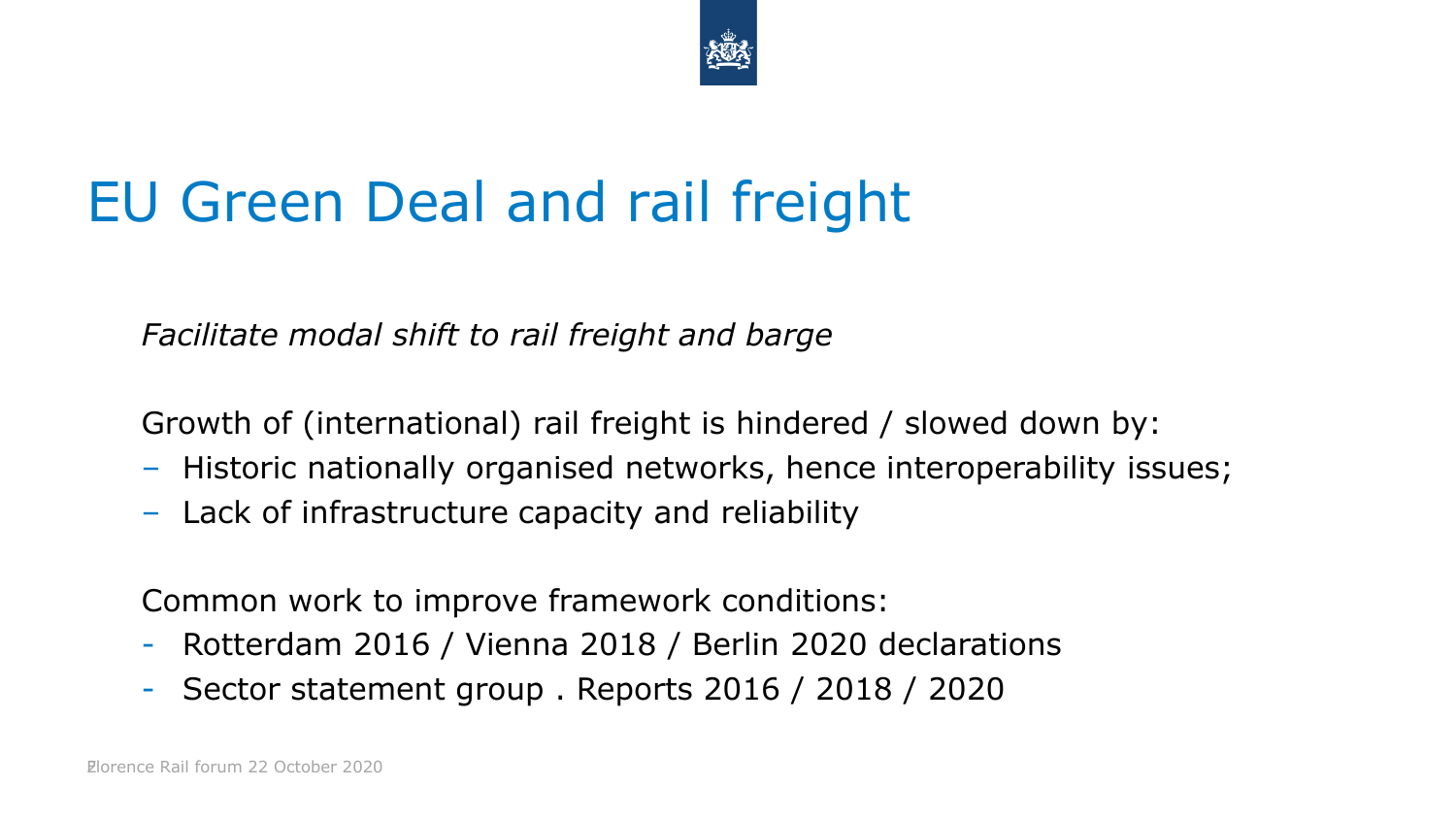

#### Rotterdam declarations 2016: Political and business statement hand in hand



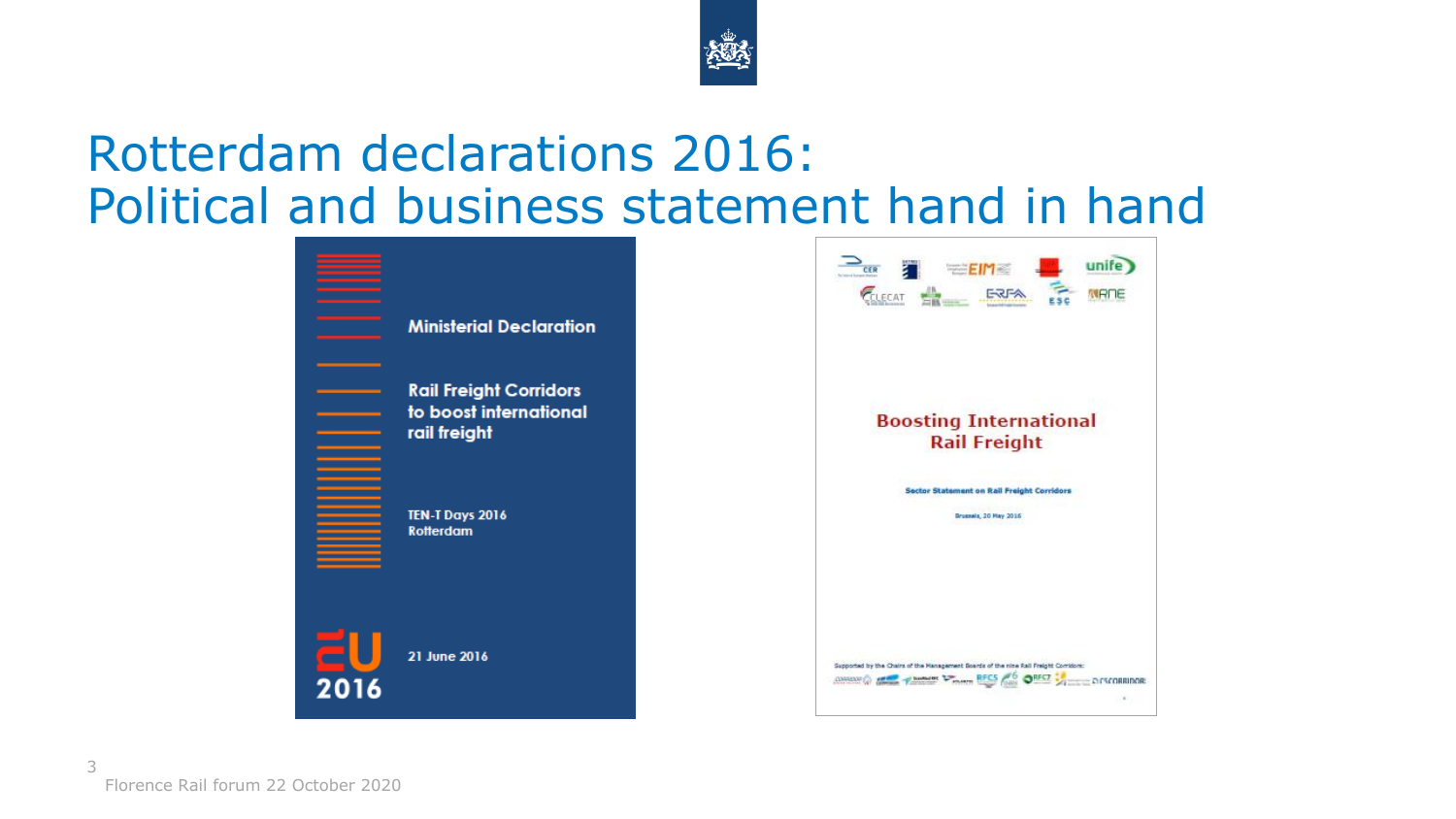

## EU railway freight sector priorities should include..

Specific objectives railway policy / state aid rules must include priorities for:

- Improving capacity and intermodality of the railway system.
	- 740m / P400 / ERTMS / bottlenecks/ hubs / allocation rules / etc
- Improving interoperability of the railway system.
	- ETCS OBU / Noise / Issue Log Book / DAC / Legal interoperability (intra/ beyond EU);
- Improving quality of the railway system;
	- **TTR, ICM, Digitalisation, ETA, CDM;**

General objectives:

- Foster competitive framework by open access for rail freight
- Support innovation;
- Fair pricing between transport modes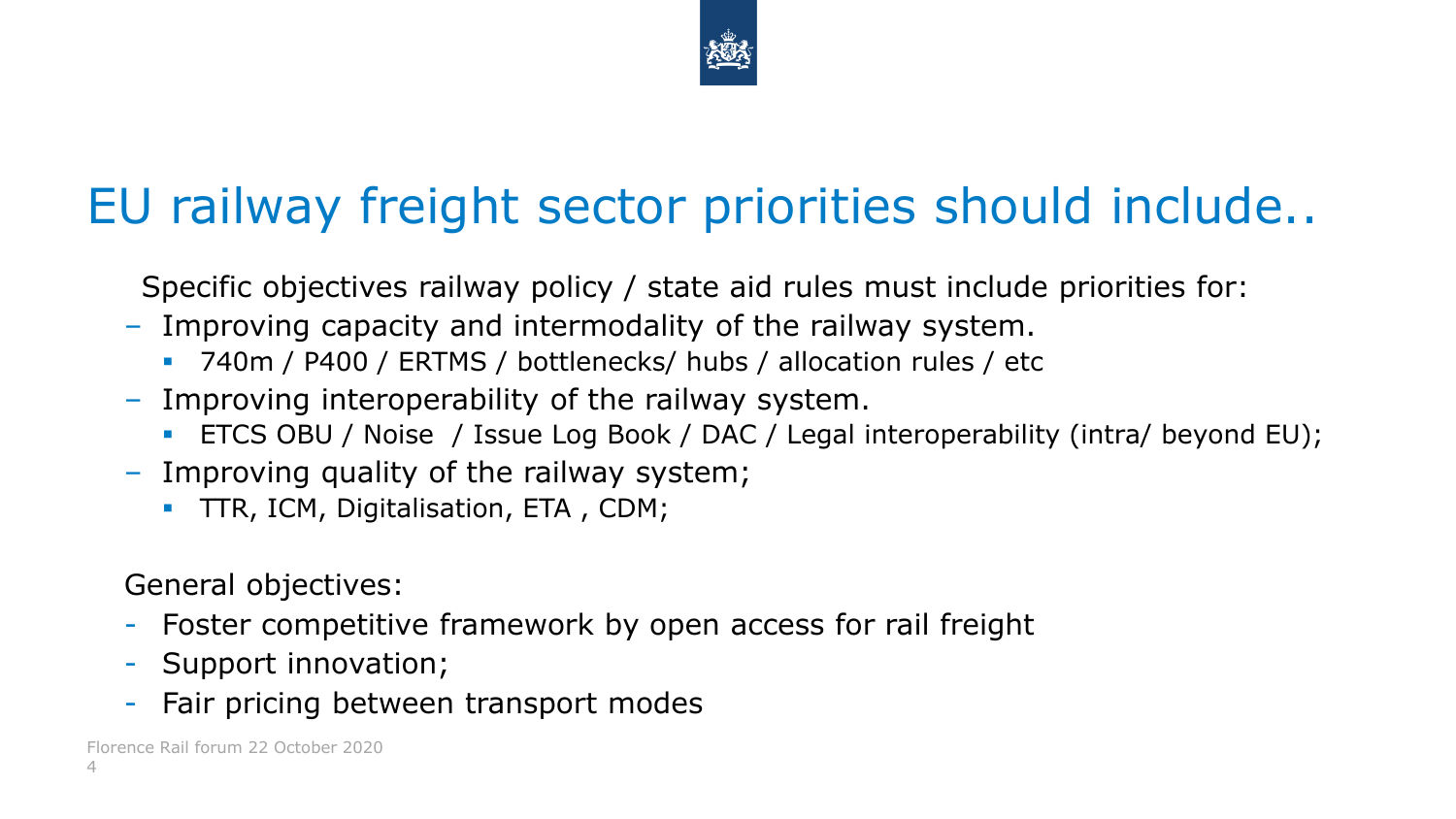

#### Existing operational state aid measures supporting rail freight in place

- Reduction of track access charging because of lack of intermodal pricing for external costs;
- Regulation (EU) 2020/ 1429. COVID-19 crisis measures
- Other.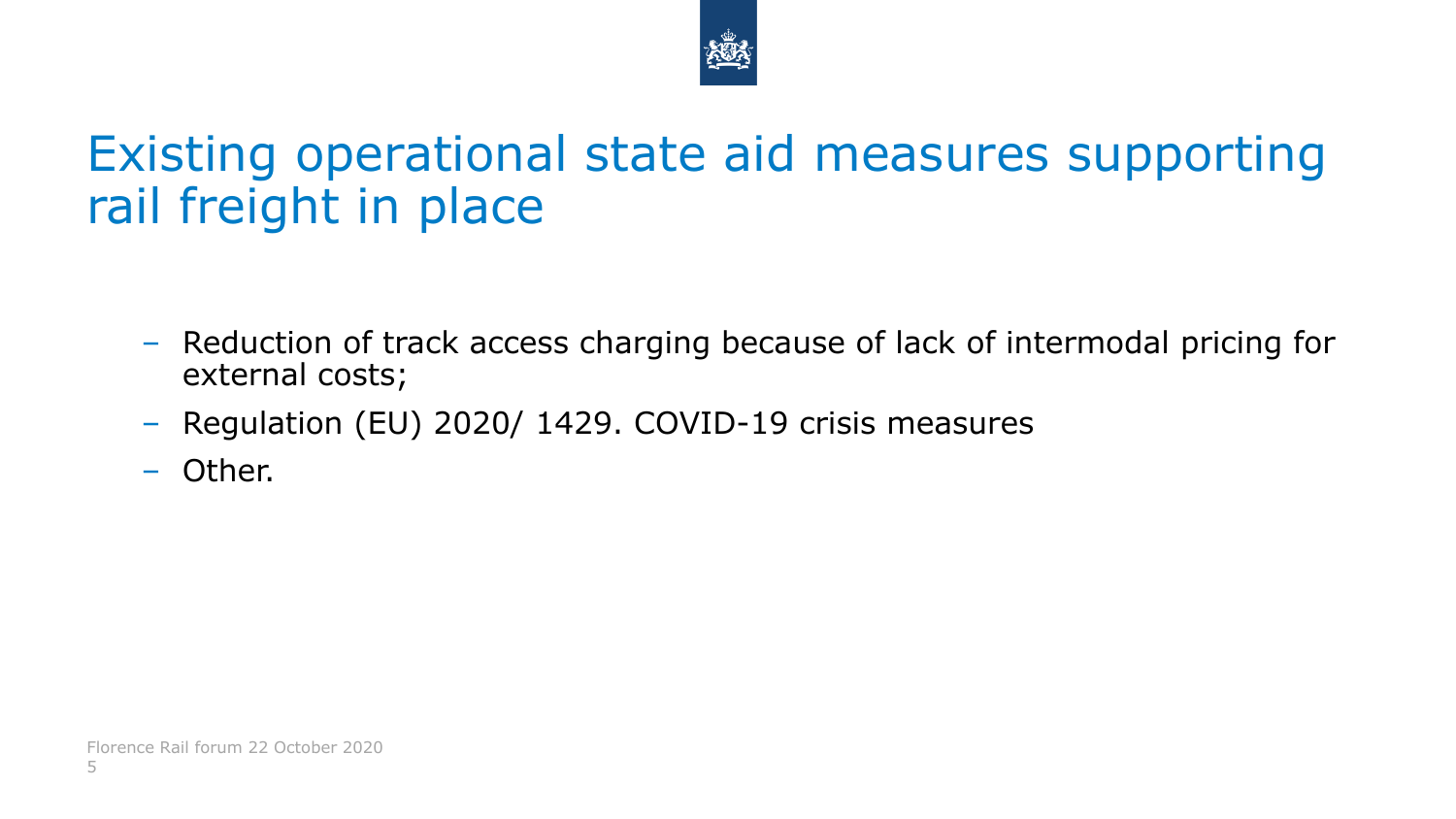

### Priority topic operational aid : state aid ETCS OBU

- State aid rules 2008 limit aid to 50%(unless notified) for ETCS OBU retrofit / upgrade including national STM requirements for long migration periods;
- Trend towards ERTMS only deployment in parts of European rail network making it compulsory to retrofit / upgrade to ETCS OBU;
- Substantial costs for Railway freight undertakings
- Benefits are mostly external to the freight RU's: infrastructure capacity, reliability of services, railway safety, interoperability;
- Benefits can largely not be internalised by freight RU's;
- High costs, low benefits for freight RU's lead to serious risks for ERTMS deployment in Europe.
- **CONCLUSION: Allowing > 50% state aid for ETCS OBU will substantially increase external network benefits, whilst not distorting competition.**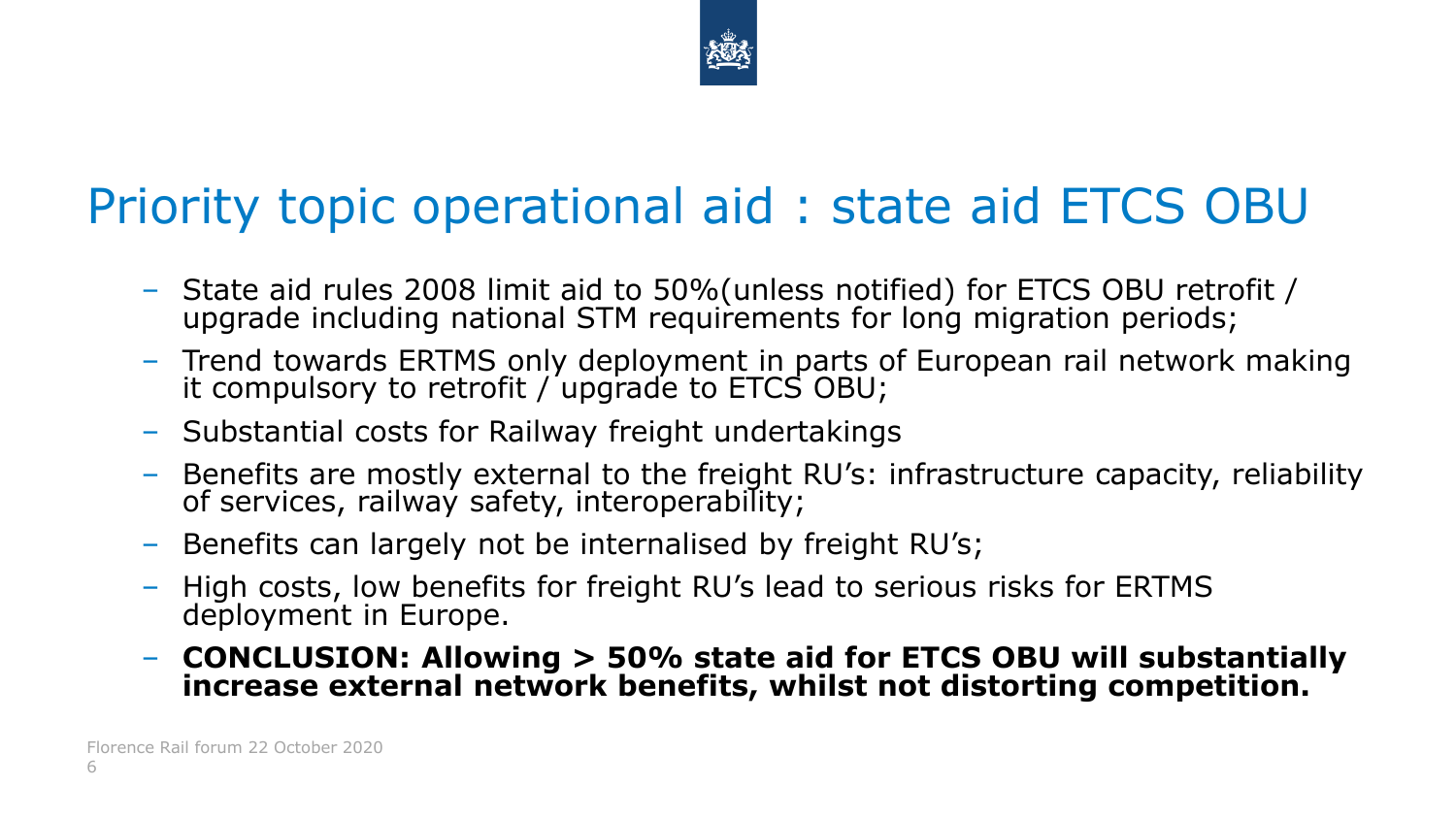

#### General considerations Operational state aid measures supporting rail freight

– General: foster measures from specific objectives from Capacity / Interoperability / Quality too improve rail freight rather than subsidizing transport operations

- Specific ideas:

a. Capacity: support for integrated operational planning infrastructure (IM) / operations (RU) at corridor level, e.g. 740m.

b. Interoperability is much more than establishing TSI's. Impact is in smart migration paths and overcoming barriers / ILB

c. Interoperability , ETCS OBU plus NOI. 50% state aid (unless notified) may be too limited given the obligations to retrofit and the far wider benefits

d. Digitalisation,

Standards, innovation, dissemination, compulsory data sharing